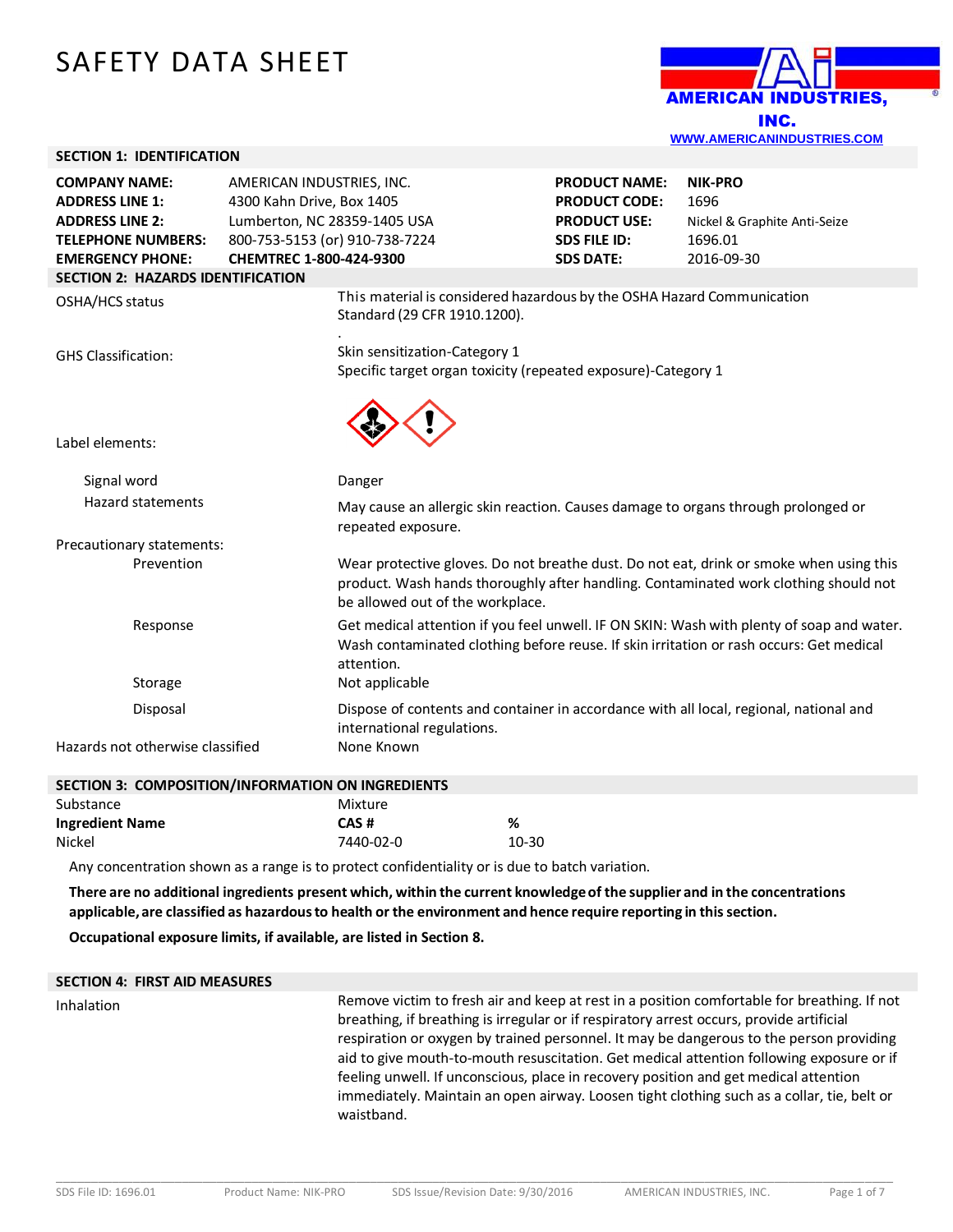| Skin contact                                                                         | Wash with plenty of soap and water. Wash contaminated clothing thoroughly with water<br>before removing it, or wear gloves. Continue to rinse for at least 20 minutes. Get medical<br>attention. In the event of any complaints or symptoms, avoid further exposure. Wash<br>clothing before reuse. Clean shoes thoroughly before reuse.                                                                                                                                                                                                                                                                                       |
|--------------------------------------------------------------------------------------|--------------------------------------------------------------------------------------------------------------------------------------------------------------------------------------------------------------------------------------------------------------------------------------------------------------------------------------------------------------------------------------------------------------------------------------------------------------------------------------------------------------------------------------------------------------------------------------------------------------------------------|
| Eye contact                                                                          | Immediately flush eyes with plenty of water, occasionally lifting the upper and lower<br>eyelids. Check for and remove any contact lenses. Continue to rinse for at least 20<br>minutes. Get medical attention following exposure or if feeling unwell.                                                                                                                                                                                                                                                                                                                                                                        |
| Ingestion                                                                            | Wash out mouth with water. Remove dentures if any. Remove victim to fresh air and keep<br>at rest in a position comfortable for breathing. If material has been swallowed and the<br>exposed person is conscious, give small quantities of water to drink. Stop if the exposed<br>person feels sick as vomiting may be dangerous. Do not induce vomiting unless directed<br>to do so by medical personnel. If vomiting occurs, the head should be kept low so that<br>vomit does not enter the lungs. Get medical attention following exposure or if feeling<br>unwell. Never give anything by mouth to an unconscious person. |
|                                                                                      | If unconscious, place in recovery position and get medical attention immediately.<br>Maintain an open airway. Loosen tight clothing such as a collar, tie, belt or waistband                                                                                                                                                                                                                                                                                                                                                                                                                                                   |
| Potential acute health effects                                                       |                                                                                                                                                                                                                                                                                                                                                                                                                                                                                                                                                                                                                                |
| Eye contact                                                                          | No known significant effects or critical hazards                                                                                                                                                                                                                                                                                                                                                                                                                                                                                                                                                                               |
| Inhalation                                                                           | No known significant effects or critical hazards                                                                                                                                                                                                                                                                                                                                                                                                                                                                                                                                                                               |
| <b>Skin Contact</b>                                                                  | May cause an allergic skin reaction                                                                                                                                                                                                                                                                                                                                                                                                                                                                                                                                                                                            |
| Ingestion                                                                            | No known significant effects or critical hazards                                                                                                                                                                                                                                                                                                                                                                                                                                                                                                                                                                               |
| Over-exposure signs/symptoms                                                         |                                                                                                                                                                                                                                                                                                                                                                                                                                                                                                                                                                                                                                |
| Eye Contact                                                                          | No known significant effects or critical hazards                                                                                                                                                                                                                                                                                                                                                                                                                                                                                                                                                                               |
| Inhalation                                                                           | No known significant effects or critical hazards                                                                                                                                                                                                                                                                                                                                                                                                                                                                                                                                                                               |
| Skin Contact                                                                         | Adverse symptoms may include the following: irritation, redness                                                                                                                                                                                                                                                                                                                                                                                                                                                                                                                                                                |
| Ingestion                                                                            | No known significant effects or critical hazards                                                                                                                                                                                                                                                                                                                                                                                                                                                                                                                                                                               |
| Indication of immediate medical attention and special treatment needed, if necessary |                                                                                                                                                                                                                                                                                                                                                                                                                                                                                                                                                                                                                                |
| Notes to physician                                                                   | Treat symptomatically                                                                                                                                                                                                                                                                                                                                                                                                                                                                                                                                                                                                          |
| Specific treatments                                                                  | No specific treatment                                                                                                                                                                                                                                                                                                                                                                                                                                                                                                                                                                                                          |
| Protection of first-aiders                                                           | No special protection is required                                                                                                                                                                                                                                                                                                                                                                                                                                                                                                                                                                                              |
| See toxicological information (Section 11)                                           |                                                                                                                                                                                                                                                                                                                                                                                                                                                                                                                                                                                                                                |

#### **SECTION 5: FIRE-FIGHTING MEASURES**

| Suitable extinguishing media                             | Use dry chemical, carbon dioxide, water spray (fog) or foam                                                                                                            |
|----------------------------------------------------------|------------------------------------------------------------------------------------------------------------------------------------------------------------------------|
| Unsuitable extinguishing media                           | None known                                                                                                                                                             |
| Specific hazards arising from the chemical               | Water spray or fog, foam, dry chemical, CO2                                                                                                                            |
| Protective equipment and precautions<br>for firefighters | No specific fire or explosion hazard                                                                                                                                   |
| Hazardous thermal decomposition<br>products              | Decomposition products may include the following materials: carbon dioxide, carbon,<br>monoxide, metal, oxide/oxides                                                   |
| Special protective actions for fire-fighters             | No special measures are required.                                                                                                                                      |
| Special protective equipment for fire-<br>fighters       | Fire-fighters should wear appropriate protective equipment and self-contained breathing<br>apparatus (SCBA) with a full face-piece operated in positive pressure mode. |

## **SECTION 6: ACCIDENTAL RELEASE MEASURES** Personal precautions, protective equipment and emergency procedures For non-emergency personnel Put on appropriate personal protective equipment.

\_\_\_\_\_\_\_\_\_\_\_\_\_\_\_\_\_\_\_\_\_\_\_\_\_\_\_\_\_\_\_\_\_\_\_\_\_\_\_\_\_\_\_\_\_\_\_\_\_\_\_\_\_\_\_\_\_\_\_\_\_\_\_\_\_\_\_\_\_\_\_\_\_\_\_\_\_\_\_\_\_\_\_\_\_\_\_\_\_\_\_\_\_\_\_\_\_\_\_\_\_\_\_\_\_\_\_\_\_\_\_\_\_\_\_\_\_\_\_\_ For emergency responders **If specialized clothing is required to deal with the spillage**, take note of any information in Section 8 on suitable and unsuitable materials. See also the information in "For nonemergency personnel".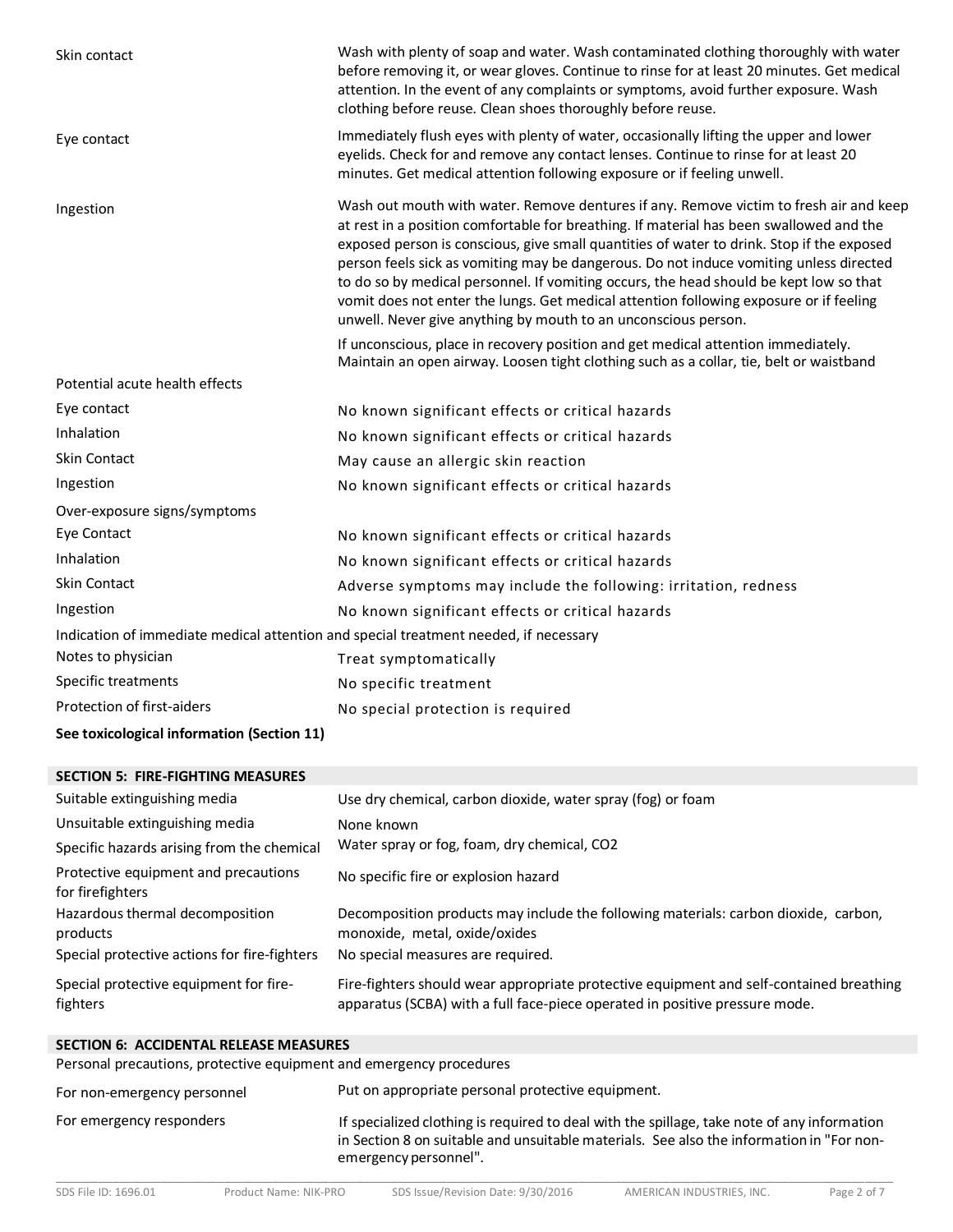| Environmental precautions                                                        | Avoid dispersal of spilled material and runoff and contact with soil, waterways, drains<br>and sewers. Inform the relevant authorities if the product has caused environmental<br>pollution (sewers, waterways, soil or air).                                                                                                                                                                                                                                                                               |  |  |  |  |
|----------------------------------------------------------------------------------|-------------------------------------------------------------------------------------------------------------------------------------------------------------------------------------------------------------------------------------------------------------------------------------------------------------------------------------------------------------------------------------------------------------------------------------------------------------------------------------------------------------|--|--|--|--|
| Methods and materials for containment and cleaning up                            |                                                                                                                                                                                                                                                                                                                                                                                                                                                                                                             |  |  |  |  |
| Small spill                                                                      | Move containers from spill area. Avoid dust generation. Do not dry sweep. Vacuum dust<br>with equipment fitted with a HEPA filter and place in a closed, labeled waste container.<br>Place spilled material in a designated, labeled waste container. Dispose of via a licensed<br>waste disposal contractor.                                                                                                                                                                                               |  |  |  |  |
| Large spill                                                                      | Move containers from spill area. Approach release from upwind. Prevent entry into<br>sewers, water courses, basements or confined areas. Avoid dust generation. Do not dry<br>sweep. Vacuum dust with equipment fitted with a HEPA filter and place in a closed,<br>labeled waste container. Dispose of via a licensed waste disposal contractor. Note:<br>see Section 1 for emergency contact information and Section 13 for waste disposal.                                                               |  |  |  |  |
| <b>SECTION 7: HANDLING AND STORAGE</b>                                           |                                                                                                                                                                                                                                                                                                                                                                                                                                                                                                             |  |  |  |  |
| Precautions for safe handling                                                    | Ensure all equipment is electrically grounded before beginning transfer operations.                                                                                                                                                                                                                                                                                                                                                                                                                         |  |  |  |  |
| Protective measures                                                              | Put on appropriate personal protective equipment (see Section 8). Persons with a history<br>of skin sensitization problems should not be employed in any process in which this<br>product is used. Do not get in eyes or on skin or clothing. Do not ingest. Keep in the<br>original container or an approved alternative made from a compatible material, kept<br>tightly closed when not in use. Empty containers retain product residue and can be<br>hazardous. Do not reuse container.                 |  |  |  |  |
| Advice on general occupational hygiene                                           | Eating, drinking and smoking should be prohibited in areas where this material is handled,<br>stored and processed. Workers should wash hands and face before eating, drinking and<br>smoking. See also Section 8 for additional information on hygiene measures.                                                                                                                                                                                                                                           |  |  |  |  |
| Conditions for safe storage, including any<br>incompatibilities                  | Store in accordance with local regulations. Store in original container protected from<br>direct sunlight in a dry, cool and well-ventilated area, away from incompatible<br>materials (see Section 10) and food and drink. Keep container tightly closed and<br>sealed until ready for use. Containers that have been opened must be carefully<br>resealed and kept upright to prevent leakage. Do not store in unlabeled containers.<br>Use appropriate containment to avoid environmental contamination. |  |  |  |  |
| SECTION 8: EXPOSURE CONTROLS/PERSONAL PROTECTION<br>Occupational exposure limits |                                                                                                                                                                                                                                                                                                                                                                                                                                                                                                             |  |  |  |  |
| Ingredient name<br>Nickel                                                        | <b>Exposure limits</b><br>ACGIH TLV (United States, 3/2012).<br>TWA: 1.5 mg/m <sup>3</sup> 8 hours. Form: Inhalable fraction<br>NIOSH REL (United States, 1/2013).<br>TWA: 0.015 mg/m <sup>3</sup> , (as Ni) 10 hours.<br>OSHA PEL (United States, 6/2010).<br>TWA: $1 \text{ mg/m}^3$ , (as Ni) 8 hours.                                                                                                                                                                                                   |  |  |  |  |
| Appropriate engineering controls                                                 | If user operations generate dust, fumes, gas, vapor or mist, use process<br>enclosures, local exhaust ventilation or other engineering controls to keep worker<br>exposure to airborne contaminants below any recommended or statutory limit                                                                                                                                                                                                                                                                |  |  |  |  |
| Environmental exposure controls                                                  | Emissions from ventilation or work process equipment should be checked to ensure they<br>comply with the requirements of environmental protection legislation                                                                                                                                                                                                                                                                                                                                               |  |  |  |  |
| Hygiene measures                                                                 | Appropriate techniques should be used to remove potentially contaminated clothing.<br>Wash contaminated clothing before reuse.                                                                                                                                                                                                                                                                                                                                                                              |  |  |  |  |
| Eye/face protection                                                              | Safety eyewear complying with an approved standard should be used when a risk<br>assessment indicates this is necessary to avoid exposure to liquid splashes, mists,<br>gases or dusts.                                                                                                                                                                                                                                                                                                                     |  |  |  |  |
| Hand protection                                                                  | Chemical-resistant, impervious gloves complying with an approved standard should be<br>worn at all times when handling chemical products if a risk assessment indicates this is<br>necessary                                                                                                                                                                                                                                                                                                                |  |  |  |  |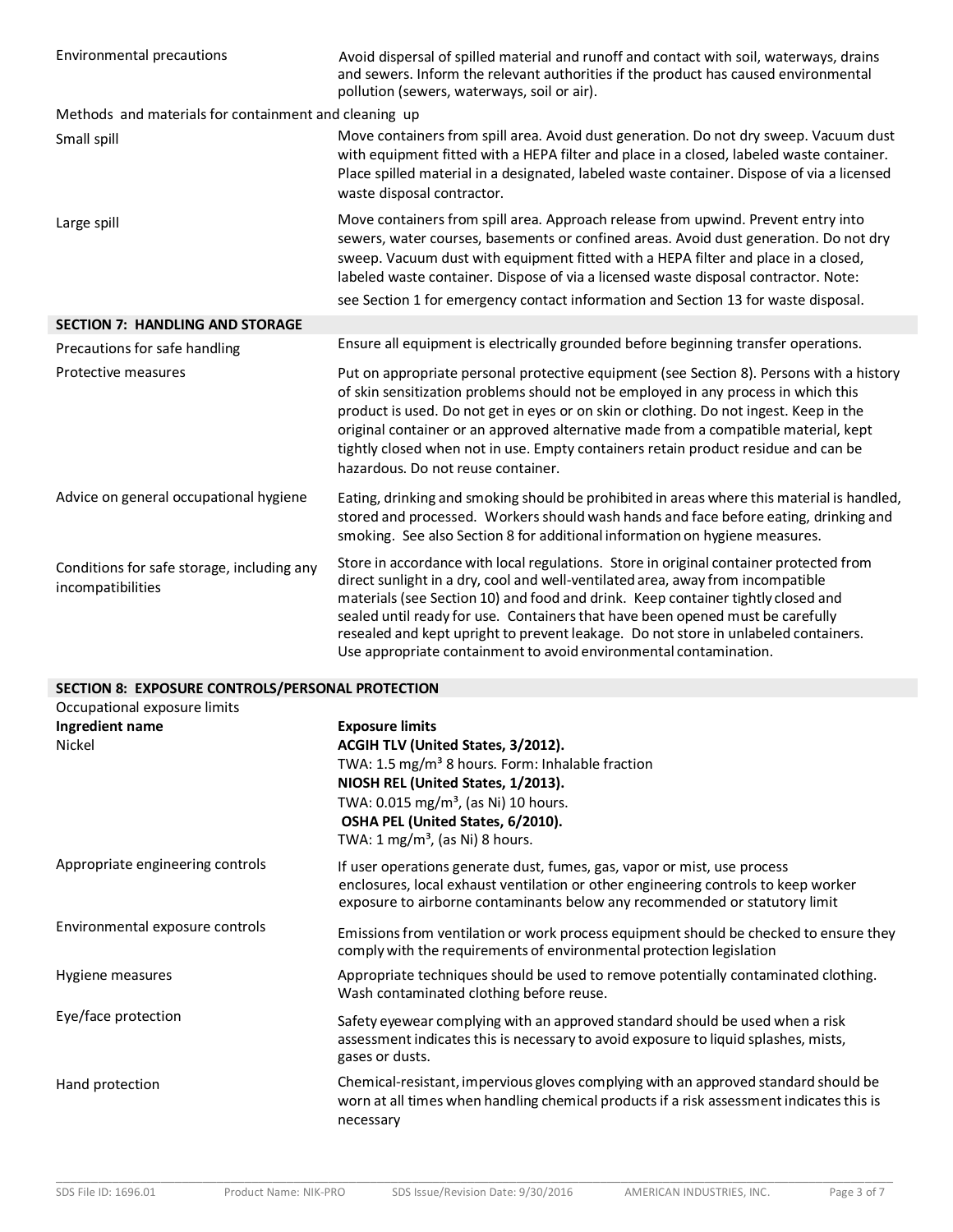| Body protection        | Personal protective equipment for the body should be selected based on the task being<br>performed and the risks involved and should be approved by a specialist before handling<br>this product.                                                                                                                  |
|------------------------|--------------------------------------------------------------------------------------------------------------------------------------------------------------------------------------------------------------------------------------------------------------------------------------------------------------------|
| Other skin protection  | Appropriate footwear and any additional skin protection measures should be selected<br>based on the task being performed and the risks involved and should be approved by a<br>specialist before handling this product.                                                                                            |
| Respiratory protection | Use a properly fitted, particulate filter respirator complying with an approved standard<br>if a risk assessment indicates this is necessary. Respirator selection must be based on<br>known or anticipated exposure levels, the hazards of the product and the safe working<br>limits of the selected respirator. |

## **SECTION 9: PHYSICAL AND CHEMICAL PROPERTIES**

| Appearance                             |                                        |
|----------------------------------------|----------------------------------------|
| Physical state                         | Semi-solid                             |
| Color                                  | Silver. [Dark]                         |
| Odor                                   | Petroleum                              |
| Odor Threshold                         | Not available                          |
| рH                                     | Not available                          |
| Melting point                          | Not available                          |
| Boiling point                          | Not available                          |
| Flash point                            | Open cup: 218.33°C (425°F) [Cleveland] |
| <b>Burning Time</b>                    | Not available                          |
| <b>Burning rate</b>                    | Not available                          |
| Evaporation rate                       | Not available                          |
| Flammability (solid, gas)              | Not available                          |
| Lower and upper explosive (flammable)  | Not available                          |
| limits                                 |                                        |
| Vapor pressure                         | Not available                          |
| Vapor density                          | Not available                          |
| Relative density                       | $1.18$ g/ml                            |
| Solubility                             | Insoluble in water                     |
| Partition coefficient" n-octanol/water | Not available                          |
| Auto-ignition temperature              | Not available                          |
| Decomposition temperature              | Not available                          |
| SADT                                   | Not available                          |
| Viscosity                              | Not available                          |
|                                        |                                        |

| <b>SECTION 10: STABILITY AND REACTIVITY</b>  |                                                                                                         |
|----------------------------------------------|---------------------------------------------------------------------------------------------------------|
| Reactivity                                   | No specific test data related to reactivity available for this product or its ingredients.              |
| Chemical stability                           | The product is stable                                                                                   |
| Possibility of hazardous reactions           | Under normal conditions of storage and use, hazardous reactions will not occur.                         |
| Conditions to avoid                          | Do not heat above flash point.                                                                          |
| Incompatible materials                       | Reactive or incompatible with the following materials: oxidizing materials, acids and alkalis.          |
| Hazardous decomposition products             | Under normal conditions of storage and use, hazardous decomposition products should<br>not be produced. |
| <b>SECTION 11: TOXICOLOGICAL INFORMATION</b> |                                                                                                         |

| <b>SLCTION II. TOAICOLOGICAL INFORMATION</b> |           |                                                          |             |                          |  |
|----------------------------------------------|-----------|----------------------------------------------------------|-------------|--------------------------|--|
| Acute toxicity                               |           |                                                          |             |                          |  |
| Product/ingredient name                      | Result    | <b>Species</b>                                           | <b>Dose</b> | <b>Exposure</b>          |  |
| Nickel                                       | LD50 Oral | Rat                                                      | >9000 mg/kg | $\overline{\phantom{a}}$ |  |
| Irritation/Corrosion<br>Sensitization        |           | There is no data available<br>There is no data available |             |                          |  |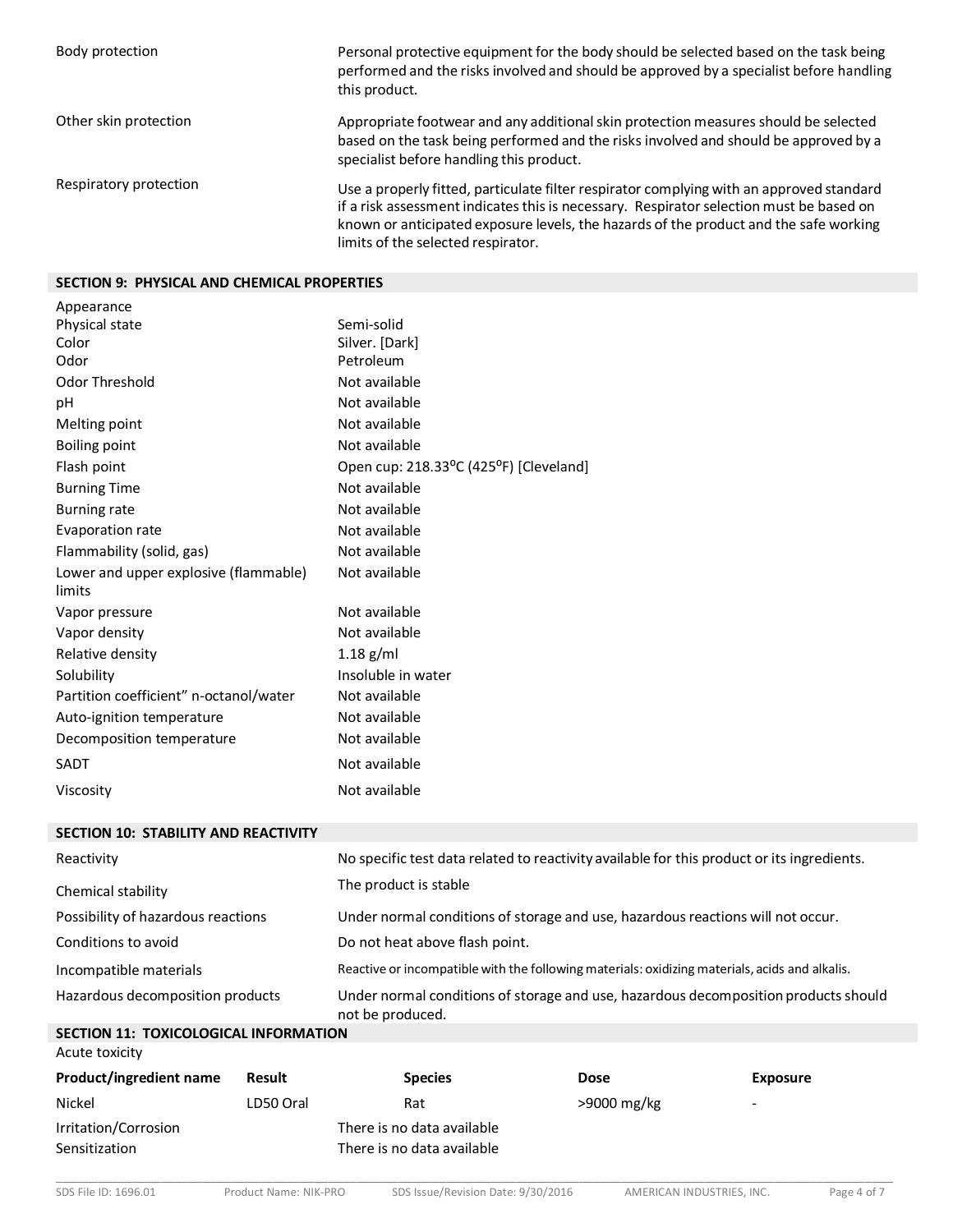| Mutagenicity<br>Carcinogenicity                                                                           |               | There is no data available<br>There is no data available            |                                  |                                |                                                                                                                                               |
|-----------------------------------------------------------------------------------------------------------|---------------|---------------------------------------------------------------------|----------------------------------|--------------------------------|-----------------------------------------------------------------------------------------------------------------------------------------------|
| Reproductive toxicity                                                                                     |               | There is no data available                                          |                                  |                                |                                                                                                                                               |
| Teratogenicity                                                                                            |               | There is no data available                                          |                                  |                                |                                                                                                                                               |
| Specific target organ toxicity (single<br>exposure)<br>Specific target organ toxicity (repeated exposure) |               | There is no data available                                          |                                  |                                |                                                                                                                                               |
| <b>Name</b>                                                                                               | Category      | <b>Route of Exposure</b>                                            |                                  |                                | <b>Target Organs</b>                                                                                                                          |
| Nickel                                                                                                    | Category 1    |                                                                     | Not determined                   |                                | Not determined                                                                                                                                |
| Aspiration hazard                                                                                         |               | There is no data available                                          |                                  |                                |                                                                                                                                               |
| Information on the likely routes of<br>exposure<br>Potential acute health effects                         |               | Dermal contact. Eye contact. Inhalation. Ingestion.                 |                                  |                                |                                                                                                                                               |
|                                                                                                           |               | Eye contact                                                         |                                  |                                | No known significant effects or critical hazards                                                                                              |
|                                                                                                           |               | Inhalation                                                          |                                  |                                | No known significant effects or critical hazards                                                                                              |
|                                                                                                           |               | Skin contact                                                        |                                  |                                | No known significant effects or critical hazards                                                                                              |
|                                                                                                           |               | Ingestion                                                           |                                  |                                | No known significant effects or critical hazards                                                                                              |
| Symptoms related to the physical, chemical and toxicological characteristics                              |               |                                                                     |                                  |                                |                                                                                                                                               |
|                                                                                                           |               | Eye contact                                                         |                                  |                                | No known significant effects or critical hazards                                                                                              |
|                                                                                                           |               | Inhalation                                                          |                                  |                                | No known significant effects or critical hazards                                                                                              |
|                                                                                                           |               | Skin contact                                                        |                                  | <b>Irritation redness</b>      | Adverse symptoms may include the following:                                                                                                   |
|                                                                                                           |               | Ingestion                                                           |                                  |                                | No known significant effects or critical hazards                                                                                              |
| Delayed and immediate effects and also chronic effects from short and long term exposure                  |               |                                                                     |                                  |                                |                                                                                                                                               |
|                                                                                                           |               | Short term exposure potential                                       |                                  |                                | No known significant effects or critical hazards                                                                                              |
|                                                                                                           |               | immediate effects                                                   |                                  |                                |                                                                                                                                               |
|                                                                                                           |               | Short term exposure potential<br>delayed effects                    |                                  |                                | No known significant effects or critical hazards                                                                                              |
|                                                                                                           |               | Long term exposure potential<br>immediate effects                   |                                  |                                | No known significant effects or critical hazards                                                                                              |
|                                                                                                           |               | Long term exposure potential<br>delayed effects                     |                                  |                                | No known significant effects or critical hazards                                                                                              |
| Potential chronic health effects                                                                          |               |                                                                     |                                  |                                |                                                                                                                                               |
|                                                                                                           |               | General                                                             |                                  | exposed to very low levels.    | Causes damage to organs through prolonged or<br>repeated exposure. Once sensitized, a severe<br>allergic reaction may occur when subsequently |
|                                                                                                           |               | Carcinogenicity                                                     |                                  |                                | No known significant effects or critical hazards                                                                                              |
|                                                                                                           |               | Mutagenicity<br>Teratogenicity                                      |                                  |                                | No known significant effects or critical hazards<br>No known significant effects or critical hazards                                          |
|                                                                                                           |               | Developmental effects                                               |                                  |                                | No known significant effects or critical hazards                                                                                              |
|                                                                                                           |               | Fertility effect                                                    |                                  |                                | No known significant effects or critical hazards                                                                                              |
| Numerical measures of toxicity-Acute toxicity estimates                                                   |               |                                                                     |                                  |                                |                                                                                                                                               |
| Route                                                                                                     |               |                                                                     | <b>ATE value</b>                 |                                |                                                                                                                                               |
| Oral<br><b>SECTION 12: ECOLOGICAL INFORMATION</b>                                                         |               |                                                                     |                                  | 121538.5 mg/kg                 |                                                                                                                                               |
| Toxicity                                                                                                  |               | There is no data available                                          |                                  |                                |                                                                                                                                               |
| <b>Product/ingredient name</b>                                                                            | <b>Result</b> |                                                                     | <b>Species</b>                   |                                | <b>Exposure</b>                                                                                                                               |
| Nickel                                                                                                    |               | Acute EC50 2 ppm Marine water                                       |                                  | Algae - Macrocystis pyrifera - | 4 days                                                                                                                                        |
|                                                                                                           |               | Acute EC50 450 µg/l Fresh water                                     |                                  | Young Aquatic plants - Lemna   | 4 days                                                                                                                                        |
|                                                                                                           |               | Acute EC50 1000 µg/l Marine water<br>Acute LC50 2.3 ppm Fresh water | minor<br>Daphnia - Daphnia magna |                                | 48 hours<br>96 hours                                                                                                                          |
|                                                                                                           |               |                                                                     |                                  |                                |                                                                                                                                               |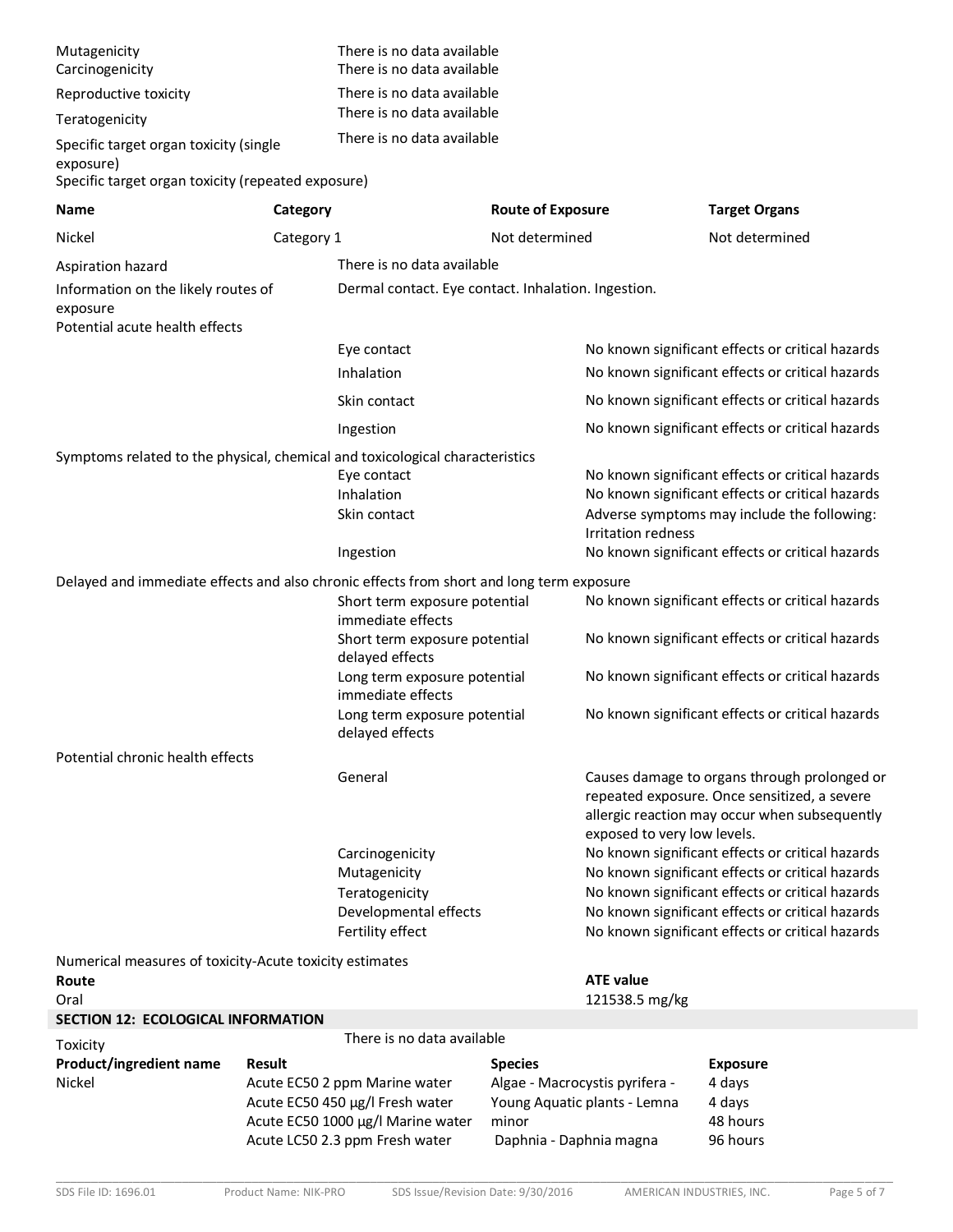|                                     |                                                                             | water                                                                                    | Chronic NOEC 100 mg/L Marine<br>Chronic NOEC 3.5 µg/l Fresh water                                                                                                                                                                                                                                                                                                                                                                                                                                                                                                                                                                                                                                                                                                                                                                                                                                                                                                                                        | Algae - Glenodinium halli<br>Fish - Cyprinus carpio | Fish - Cyprinus carpio - Juvenile<br>(Fledgling, Hatchling, Weanling) | 72 hours<br>4 weeks |                                    |
|-------------------------------------|-----------------------------------------------------------------------------|------------------------------------------------------------------------------------------|----------------------------------------------------------------------------------------------------------------------------------------------------------------------------------------------------------------------------------------------------------------------------------------------------------------------------------------------------------------------------------------------------------------------------------------------------------------------------------------------------------------------------------------------------------------------------------------------------------------------------------------------------------------------------------------------------------------------------------------------------------------------------------------------------------------------------------------------------------------------------------------------------------------------------------------------------------------------------------------------------------|-----------------------------------------------------|-----------------------------------------------------------------------|---------------------|------------------------------------|
|                                     | Persistence and degradability                                               |                                                                                          | There is no data available                                                                                                                                                                                                                                                                                                                                                                                                                                                                                                                                                                                                                                                                                                                                                                                                                                                                                                                                                                               |                                                     |                                                                       |                     |                                    |
| Bioaccumulative potential           |                                                                             |                                                                                          | There is no data available                                                                                                                                                                                                                                                                                                                                                                                                                                                                                                                                                                                                                                                                                                                                                                                                                                                                                                                                                                               |                                                     |                                                                       |                     |                                    |
| coefficient (Koc)                   | Mobility in soil-Soil/water partition                                       |                                                                                          | Not available                                                                                                                                                                                                                                                                                                                                                                                                                                                                                                                                                                                                                                                                                                                                                                                                                                                                                                                                                                                            |                                                     |                                                                       |                     |                                    |
| Other adverse effects               |                                                                             |                                                                                          | No known significant effects or critical hazards.                                                                                                                                                                                                                                                                                                                                                                                                                                                                                                                                                                                                                                                                                                                                                                                                                                                                                                                                                        |                                                     |                                                                       |                     |                                    |
|                                     |                                                                             | <b>SECTION 13: DISPOSAL CONSIDERATIONS</b>                                               |                                                                                                                                                                                                                                                                                                                                                                                                                                                                                                                                                                                                                                                                                                                                                                                                                                                                                                                                                                                                          |                                                     |                                                                       |                     |                                    |
| Disposal methods                    |                                                                             |                                                                                          | The generation of waste should be avoided or minimized wherever possible. Disposal of<br>this product, solutions and any by-products should comply with the requirements of<br>environmental protection and waste disposal legislation and any regional local authority<br>requirements. Dispose of surplus and non-recyclable products via a licensed waste<br>disposal contractor. Waste should not be disposed of untreated to the sewer unless fully<br>compliant with the requirements of all authorities with jurisdiction. Waste packaging<br>should be recycled. Incineration or landfill should only be considered when recycling is<br>not feasible. This material and its container must be disposed of in a safe way. Care<br>should be taken when handling empty containers that have not been cleaned or rinsed<br>out. Empty containers or liners may retain some product residues. Avoid dispersal of<br>spilled material and runoff and contact with soil, waterways, drains and sewers |                                                     |                                                                       |                     |                                    |
|                                     | <b>SECTION 14: TRANSPORT INFORMATION</b>                                    |                                                                                          |                                                                                                                                                                                                                                                                                                                                                                                                                                                                                                                                                                                                                                                                                                                                                                                                                                                                                                                                                                                                          |                                                     |                                                                       |                     |                                    |
| <b>DOT</b><br>Environmental hazards |                                                                             |                                                                                          | Not regulated.<br>No                                                                                                                                                                                                                                                                                                                                                                                                                                                                                                                                                                                                                                                                                                                                                                                                                                                                                                                                                                                     |                                                     |                                                                       |                     |                                    |
|                                     | Special precautions for user                                                |                                                                                          | Transport within user's premises: always transport in closed containers that are upright<br>and secure. Ensure that persons transporting the product know what to do in the event of<br>an accident or spillage                                                                                                                                                                                                                                                                                                                                                                                                                                                                                                                                                                                                                                                                                                                                                                                          |                                                     |                                                                       |                     |                                    |
|                                     | Transport in bulk according to Annex II of<br>MARPOL 73/78 and the IBC Code |                                                                                          | Not available                                                                                                                                                                                                                                                                                                                                                                                                                                                                                                                                                                                                                                                                                                                                                                                                                                                                                                                                                                                            |                                                     |                                                                       |                     |                                    |
|                                     |                                                                             | <b>SECTION 15: REGULATORY INFORMATION</b>                                                |                                                                                                                                                                                                                                                                                                                                                                                                                                                                                                                                                                                                                                                                                                                                                                                                                                                                                                                                                                                                          |                                                     |                                                                       |                     |                                    |
| US Federal regulations              |                                                                             |                                                                                          | TSCA 8(a) CDR Exempt/Partial exemption: Not determined<br>United States inventory (TSCA 8b): All components are listed or exempted.<br>Clean Water Act (CWA) 307: Nickel                                                                                                                                                                                                                                                                                                                                                                                                                                                                                                                                                                                                                                                                                                                                                                                                                                 |                                                     |                                                                       |                     |                                    |
| Pollutants (HAPs)                   |                                                                             | Clean Air Act Section 112 (b) Hazardous Air                                              | Listed                                                                                                                                                                                                                                                                                                                                                                                                                                                                                                                                                                                                                                                                                                                                                                                                                                                                                                                                                                                                   |                                                     |                                                                       |                     |                                    |
| Substances                          | Clean Air Act Section 602 Class I<br>Clean Air Act Section 602 Class II     |                                                                                          | Not listed                                                                                                                                                                                                                                                                                                                                                                                                                                                                                                                                                                                                                                                                                                                                                                                                                                                                                                                                                                                               |                                                     |                                                                       |                     |                                    |
| Substances                          |                                                                             |                                                                                          | No listed                                                                                                                                                                                                                                                                                                                                                                                                                                                                                                                                                                                                                                                                                                                                                                                                                                                                                                                                                                                                |                                                     |                                                                       |                     |                                    |
|                                     | DEA List I Chemicals (Precursor Chemicals)                                  |                                                                                          | Not listed                                                                                                                                                                                                                                                                                                                                                                                                                                                                                                                                                                                                                                                                                                                                                                                                                                                                                                                                                                                               |                                                     |                                                                       |                     |                                    |
|                                     |                                                                             | DEA : List II Chemicals (Essential Chemicals)<br>Sara 302/204 Composition/information on | Not listed<br>No products were found                                                                                                                                                                                                                                                                                                                                                                                                                                                                                                                                                                                                                                                                                                                                                                                                                                                                                                                                                                     |                                                     |                                                                       |                     |                                    |
| ingredients                         |                                                                             |                                                                                          |                                                                                                                                                                                                                                                                                                                                                                                                                                                                                                                                                                                                                                                                                                                                                                                                                                                                                                                                                                                                          |                                                     |                                                                       |                     |                                    |
| <b>SARA 304 RQ</b>                  |                                                                             | Not applicable                                                                           |                                                                                                                                                                                                                                                                                                                                                                                                                                                                                                                                                                                                                                                                                                                                                                                                                                                                                                                                                                                                          |                                                     |                                                                       |                     |                                    |
|                                     | SARA 311/312 Classification                                                 |                                                                                          | Immediate (acute) health hazard<br>Delayed (chronic) health hazard                                                                                                                                                                                                                                                                                                                                                                                                                                                                                                                                                                                                                                                                                                                                                                                                                                                                                                                                       |                                                     |                                                                       |                     |                                    |
|                                     | Composition/Information on ingredients                                      |                                                                                          |                                                                                                                                                                                                                                                                                                                                                                                                                                                                                                                                                                                                                                                                                                                                                                                                                                                                                                                                                                                                          |                                                     |                                                                       |                     |                                    |
| <b>Name</b>                         | %                                                                           | <b>Fire hazard</b>                                                                       | Sudden release of<br>pressure                                                                                                                                                                                                                                                                                                                                                                                                                                                                                                                                                                                                                                                                                                                                                                                                                                                                                                                                                                            | <b>Reactive</b>                                     | Immediate (acute)<br>health hazard                                    |                     | Delayed (chronic)<br>health hazard |
| Nickel                              | 10-30                                                                       | No                                                                                       | No                                                                                                                                                                                                                                                                                                                                                                                                                                                                                                                                                                                                                                                                                                                                                                                                                                                                                                                                                                                                       | No                                                  | Yes                                                                   |                     | Yes                                |